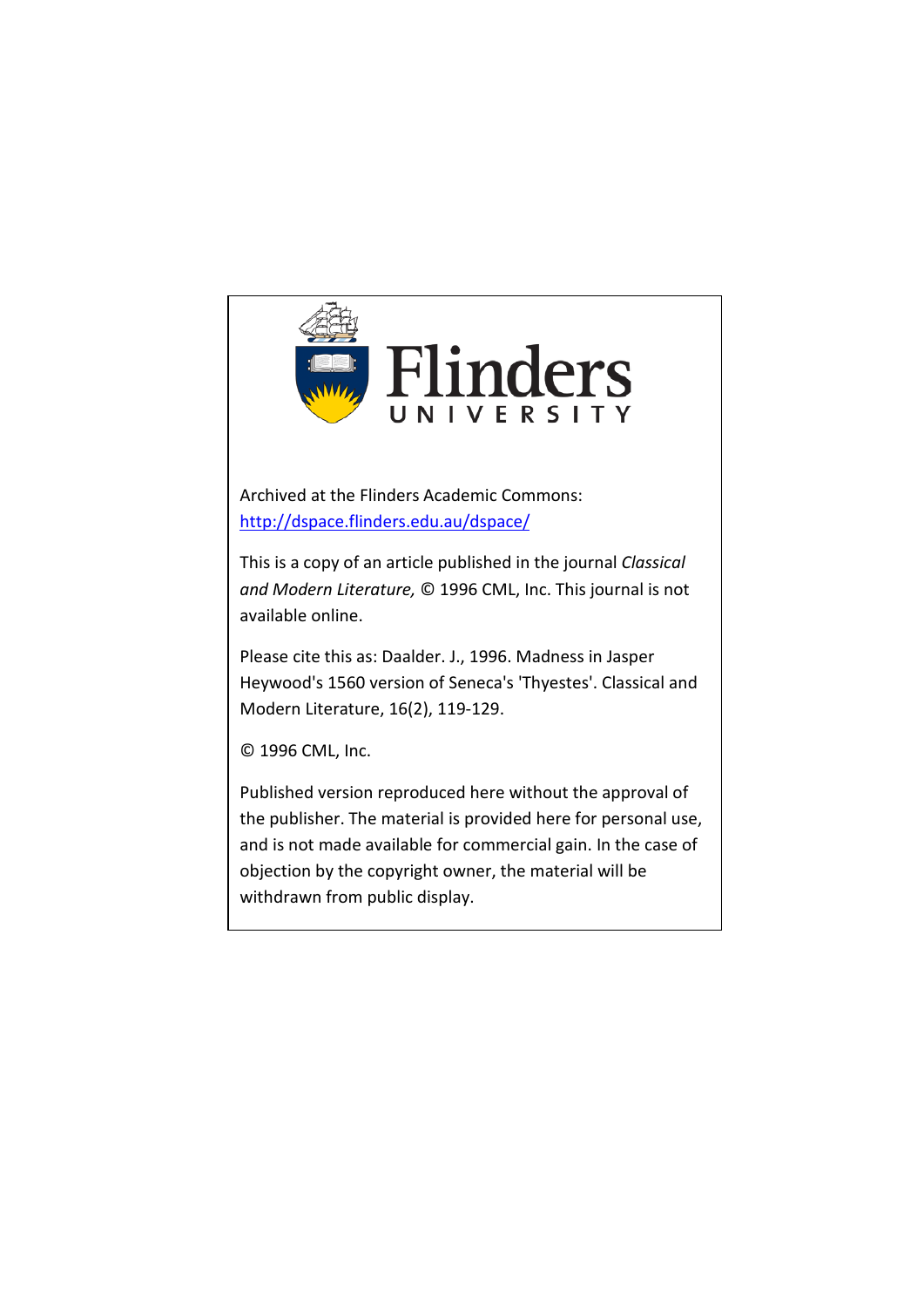## MADNESS IN JASPER HEYWOOD'S 1560 VERSION OF SENECA'S THYESTES

## JOOST DAALDER

THE ROMAN TRAGEDIAN Seneca is generally, and rightly,<br>considered to have made a profound impact on the dramatists of<br>the English Renaissance. As his work preceded theirs by many considered to have made a profound impact on the dramatists of the English Renaissance. As his work preceded theirs by many centuries (he lived from A.D. 1-65), and as translations of it appeared in England before the major English tragedies, it is interesting to consider how he dealt with important issues which we see as dominant in the English plays. One such issue is that of madness.

Seneca becomes an even more important starting point once we realize that the English translations of his plays can be studied as, in a sense, English works. Of course any translation assumes a somewhat independent status if it is offered as a text which can be read without reference to the original, and the English translations of Seneca are no exception to this rule. (The fact that educated readers like Thomas Kyd or William Shakespeare could and did at times read Seneca in a Latin version does not make the translations unimportant in relation to either these readers or others.) From a literary viewpoint, the style of the translations establishes them as artistic creations rather than perfunctory renderings. And it is an interesting fact that Latin editions of Seneca varied greatly in the variants which they offered, so that a translator often had a genuine choice among alternatives-a choice which, once made, could make a significant difference to the outcome. As well, there is the circumstance that even when two translators tackle an identical text they are likely to present individual traits, whether rightly or wrongly. And at times a translator will offer something wholly his own, as Jasper Heywood did when he added a new final scene to Thyestes.

Thyestes was amongst the first plays to be translated, and was published in 1560. Most readers of Seneca's plays agree that it is one of his best, and students of Seneca's influence on the dramatists of the English Renaissance usually see it as a play which made a remarkably potent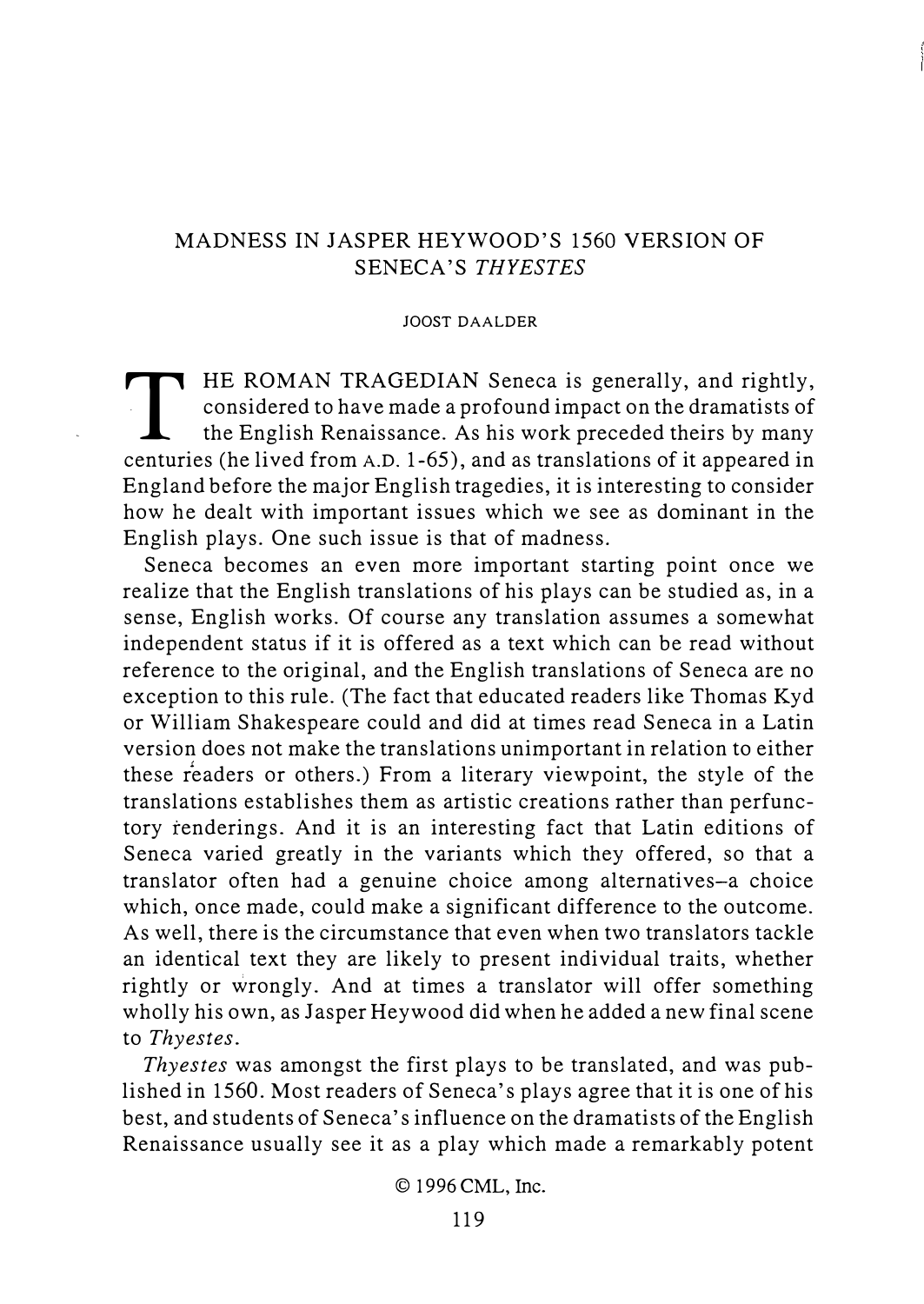impact. As it is also one in which madness is a conspicuous element, it needs to be considered by all who admit the importance of that issue in Renaissance drama. It so happens that Thyestes is at present also the only Elizabethan translation of which there is a modern, extensively annotated edition,<sup>1</sup> which makes detailed discussion of any of the other plays more difficult, although they are all important and interesting and appeared on an equal footing with Thyestes in Thomas Newton's collection of the translations under the title Seneca His Ten Tragedies, Translated in English, published in 1581.

The Seneca-Heywood Thyestes shows an intense preoccupation with what goes on within the mind, but it is not as though madness is seen as purely self-generated. We will understand its occurrence better if we first orientate ourselves concerning events as they are given in the play, as well as those which are implied as a background to its plot.

The play centers primarily on two brothers, Atreus and Thyestes. They are the grandsons of Tantalus, who when still alive committed a crime fairly similar to that perpetrated by Atreus in Thyestes: He served up the flesh of his son Pelops to the gods. Pelops had banished Atreus and Thyestes for the murder of their half-brother. Upon the death of Pelops, Atreus returned and took possession of his father's throne. However, Thyestes stole Atreus' wife and a ram which was supposed to give to its owner power over the kingdom. Although Atreus (in Heywood's version, 2.62) banished Thyestes, and although we can see in act 3 that Thyestes is not at all keen to reign, Atreus thinks up a plot of revenge which is designed to exceed the harm which he feels Thyestes has done to him, in order to pre-empt an imagined strike against him by Thyestes, and thoroughly to afflict him with suffering. Hence, unbeknownst to Thyestes, he gives him the flesh of his own sons to eat.

The action of Thyestes commences just before Atreus thinks up his plan, and we learn of the background to it only as the play proceeds and even then not always directly. But there certainly is a connection between Atreus' plot and that of Tantalus, and Atreus is in part motivated by Thyestes' theft of his wife and the ram. While Atreus does not seem aware of the fact, his action appears to be in part inspired by that of Tantalus, whose ghost, accompanied by the fury Megaera, hovers over the beginning of the play (somewhat like that of Andrea in The Spanish Tragedy, or like that of Hamlet's father). And Atreus himself makes a great deal of the misdeeds, real or supposed, of his brother. Ultimately, however, although both the ghost of Tantalus and the

genuine misdeeds of Thyestes are important to the play, its interest lies more in the workings of Atreus' mind than in these external matters.

In fact, Thyestes' misdeeds are little more than an excuse for Atreus' thirst for revenge. His sense of injuries committed and supposed to come is quite in excess of what reality would lead a sane mind to perceive. Nor could we describe him as conditioned by a criminal milieu. But the play does suggest that, in a rather mysterious way, the spirit of his grandfather enters into his mind, although it is clear that that could not happen if his mind was not very ready, however unconsciously, to receive such an influence. We are shown a mind predisposed to insanity, but in part steered by a vigorous external influence which is the more pernicious because it is not perceived. It would be wrong to say that Tantalus' ghost simply symbolizes what occurs within Atreus' mind, for the ghost has an existence of its own. But inasmuch as the ghost's influence is one of which Atreus is not aware it appears as though Seneca sees it as operating through what we would now usually call the unconscious. And this influence is more potent than anything Thyestes does.

. When we first see Tantalus' ghost, at the beginning of the play, it shows an obvious reluctance to be disturbed:

> What fury fell enforceth me to flee th' unhappy seat, That gape and gasp with greedy jaw the fleeing food to eat? (l.1-2)

There appears to be an ethical dimension to this distaste. The fury is Megaera, an avenging deity that seeks to spur on the ghost towards doing evil. But she does not meet with much positive response from Tantalus' ghost:

> To suffer pains it seemeth well my part, Not woes to work.  $(1.87 - 88)$

But evil is in the nature of the ghost, as Megaera points out:

Full well hath felt the coming in of thee This house, and all with wicked touch of thee begun to quake.  $(1.102 - 103)$ 

The ghost is quite unlike that of Hamlet's father, which is by nature good a�d keen to stir Hamlet towards revenge. This ghost is intrinsically evil, even if now it does not seek "woes to work." And it can b e \_ manipulated, in a way that the ghost in Hamlet need not be, �o do evil at the behest of a supernatural world in which furies are an active force. Yet, although this ghost, unlike that in Hamlet, works through the

 $120$ 

<sup>&</sup>lt;sup>1</sup> Lucius Annaeus Seneca, Thyestes, trans. Jasper Heywood (1560), ed. Joost Daalder (New York: Norton, 1982). All quotations are from this edition. The Introduction considers the impact of Thyestes on English Renaissance drama at length, but not in relation to madness and the unconscious.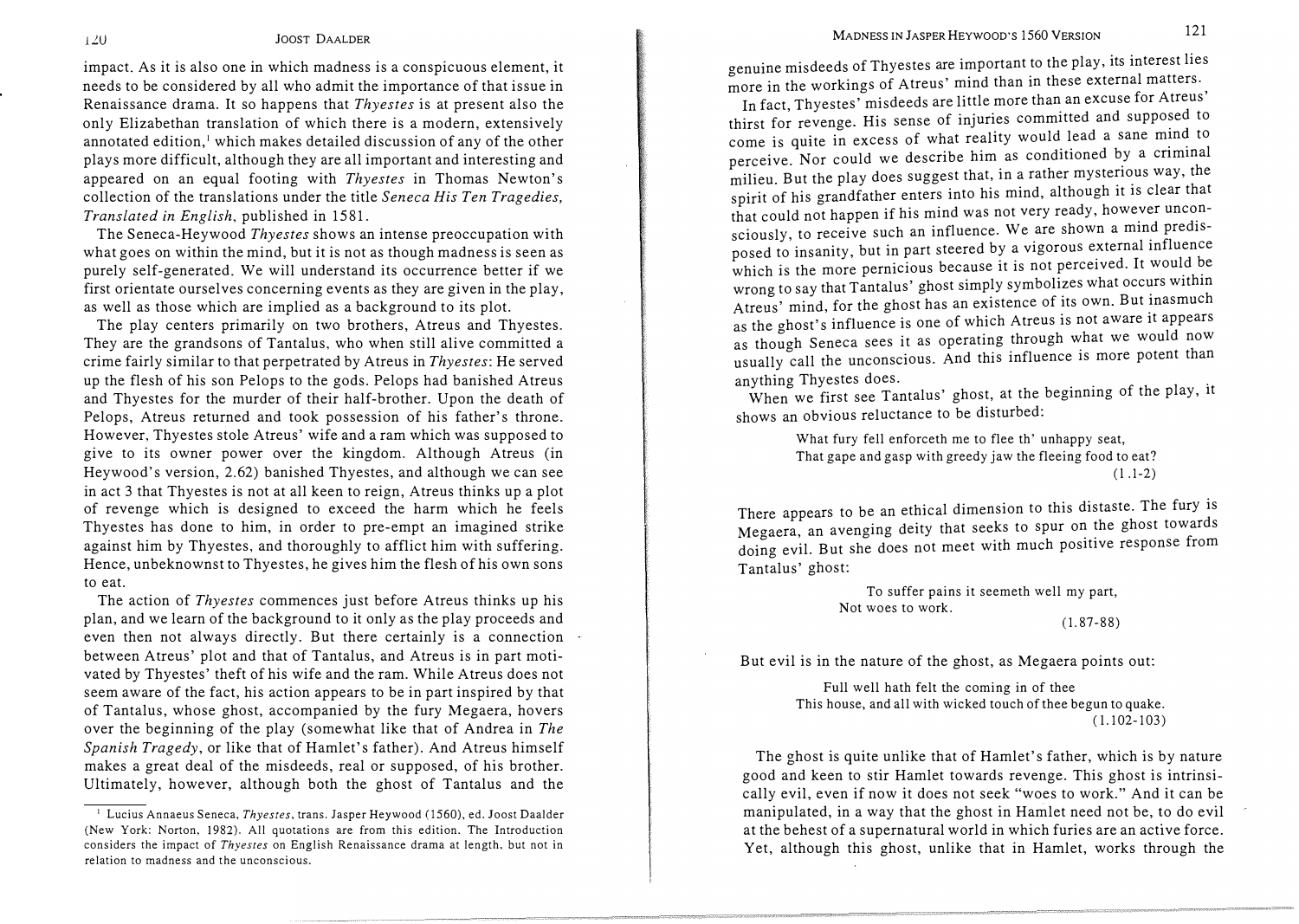unconscious, both ghosts are potent forces and essential to the action. Both, also, are presumably responsible, or at least in part, for the madness which characterizes the revenger.

But a major difference with Hamlet is that here we have a fury, an avenging deity, which is much more bloodthirsty than the ghost of Hamlet's father. While Shakespeare, in Hamlet, fully recognizes the need for revenge, there is no force, either in the supernatural or in the natural world, that seeks revenge with such enthusiasm as this fury. It seems as though Seneca is prepared to acknowledge the existence of revengeful forces, at both levels, to an extent that Shakespeare is not. In both plays, the revengers do not escape madness, but Atreus-no doubt in part under the influence of the supernatural world-is more insane than Hamlet. We can sympathize with Hamlet's quest for revenge to a degree that we cannot with Atreus', whose revenge seems inherently unreasonable even as far as its supernatural component is concerned.

Megaera is vehement about what she wants to happen, and specific. Her speeches, in act 1, may well give us the feeling that Atreus will be totally subject to the impact of Tantalus' spirit upon him, and at the end of the play it perhaps remains possible to argue that ultimately what we have witnessed is merely the operation of the supernatural. But the creative arrangement and presentation of events must be taken into account. Act 2 focuses strongly on the way Atreus' mind works while we forget about the fury and the ghost of Tantalus, so it seems difficult to believe that the play is not concerned with psychology rather than the impact of the supernatural on human affairs. Atreus at once accuses himself of cowardice, and his determination at long last to do something about his wish for revenge appears to be self-propelled rather than motivated by the ghost of Tantalus, which is neither seen nor mentioned. Atreus complains about what he has left undone for so long, and what. above all, should be done:

> ... some mischief great there must be vent'red now Both fierce and bloody, such as would my brother rather long To have been his.

> > (2.18-20)

What we see here is not just an intense craving for revenge, but, more interestingly and revealingly, an attempt on Atreus' part to locate within Thyestes such feelings as he himself has, and this while he provides no evidence whatever for his belief about his brother. It is not altogether clear why Atreus should do this. It is not necessary to conclude that he is suffering from an unconscious guilt-complex which drives him to blame his brother for something he feels himself but considers he ought not to feel. But it does seem as though the play

unmistakably indicates to us that Atreus confuses fact and fantasy, in the sense that he believes something to be the case-and with absolute conviction-without knowing that it is. In act 1 Megaera had said to the ghost of Tantalus:

> ... the cruel breast strike through and hateful heart With tumult mad. (1.85-86)

And .an internal mad tumult is exactly what we see now in Atreus. It seems safe to decide, therefore, that the play sees as a primary sign of madness Atreus' tendency to substitute a make-believe reality for that which would be recognized as such by sane people. Futhermore, Atreus no doubt invents things which he imputes to his brother because by doing so he provides himself with what appear to him good reasons for his hostility towards Thyestes. This, too, is part of his insanity, and the \_ more so because he is not conscious of the motivation for his fantasies.

His tendency to heap fantastic abuse on his brother is obsessive, and perhaps the more so because it has no basis in reality. At the very least, it completely exceeds his awareness of the real wrongs which Thyestes committed against him, which are mentioned almost in passing:

> My spouse he stale away for lechery, And reign by stealth. (1.47-48)

In fact, when we see Thyestes in act 3 there is neither woman nor ram, and presumably Atreus speaks of something which happened in the distant past. Certainly he is more preoccupied with what he imagines Thyestes to be motivated by at the present time (in act 2):

> Doth ever he lay down his hateful ire? Doth ever he the modest mean in time of wealth regard? Or quiet in adversity? I know his nature hard, Untractable, that broke may be, but never will it bend. For which ere he prepare himself or force to fight intend, Set first on him: lest while I rest he should on me arise. He will destroy or be destroy' d; in midst the mischief lies, Prepar'd to him that takes it first.

(2.22-29)

The accusations here fit Atreus' own character better than that of Thyestes. Indeed, they are utterly at variance with the truth: Thyestes later will actually "lay down his hateful ire," or rather his justified distrust of Atreus; he is devoted to the "modest [i.e., moderate] mean" in his frugal but happy life, and to "quiet in adversity." He does not have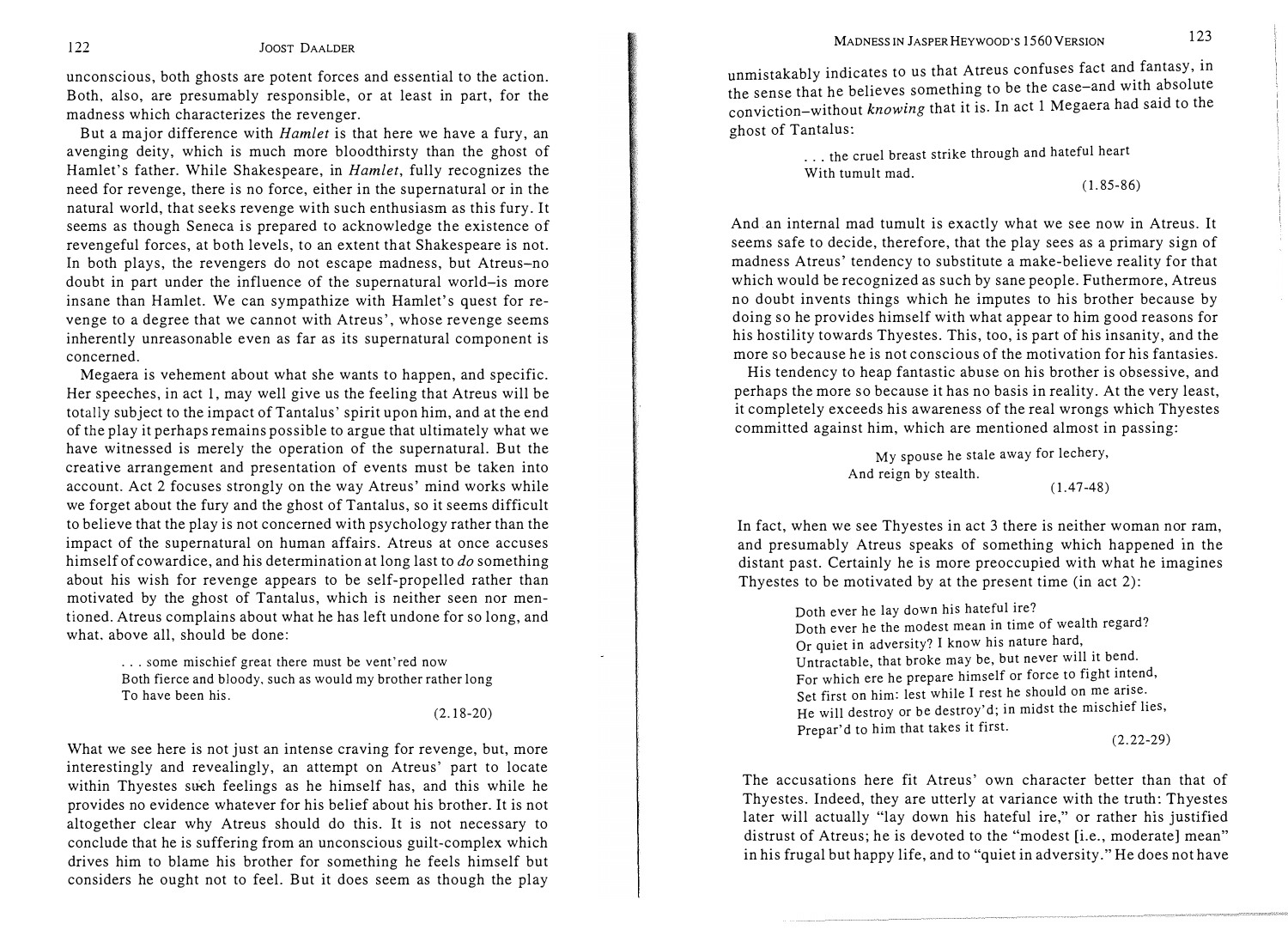JOOST DAALDER

the "hard" nature which Atreus imputes to him; nor is there any question of his preparing himself for a fight against Atreus. Atreus' unconscious urges him to believe a distortion of reality so as to justify the plot which he comes to think up; he is not a liar, but someone who believes in his own lies, as his perception of reality is impaired.

We find him mad, not simply because the play proves that his vision is wildly inaccurate, but because he himself-unaware of what drives him-thinks it is correct.

Interestingly, Atreus does appear to realize in one place that he is driven by a force beyond his conscious control. When the idea occurs to him-at first dimly-that he may use Thyestes himself for his revenge, he says:

> ... a tumbling tumult quakes within by bosoms, Jo, And round it rolls. I moved am, and wot not whereunto.  $(2.85 - 86)$

The "tumult" may be that caused by the ghost of Tantalus (cf.1.86), but the important point is that Atreus is here aware of a force which elsewhere seems to operate through his unconscious. Similarly, his conscious intellect appears to respond to a prompting of the unconscious when he hesitates before he fully commits himself to his murderous plan:

> But why, my mind, yet dread' st thou so at last, And faint'st before thou enterprise?  $(2.108 - 109)$

These are moments of comparative mental health. And occasionally his view of reality appears to be accurate enough, as when he decides how his sons are to try and persuade Thyestes to return in order to walk into the trap. They are to tell him

> ... that home he would from exile come again, And miseries for kingdom change, and over Argos reign A king of half.

## $(2.123 - 125)$

( '

Although Thyestes is not at all keen to give up his physical "miseries" (with which he is more satisfied, he believes, than with power), he does return, presumably because Atreus is correct in thinking that he does not in fact enjoy his exile. And we see nothing, in lines 123-125, of Atreus' habit, so prevalent, elsewhere, of imputing to his brother all sorts of villainous motives.

Nevertheless, that is Atreus' prevalent tendency, and it perhaps shows itself at its most insane in his belief that his own sons are actually

Thyestes' progeny. Not only is that idea without substance by itself (even though Thyestes stole his wife), but particularly crazy is Atreus' thought that if his children do not co-operate in his plan they are to be judged Thyestes' sons, while, conversely, their participation will prove them his own offspring. Seneca shows impressively that it is such a fantastic misconception which is a sign of insanity, not a breakdown in logic, for Atreus is in his mad way consistent enough. Thus he says initially, before he asks for their co-operation:

> ... if they him uncle call-He is their father.  $(2.156 - 157)$

In other words, if the sons acknowledge Thyestes as their uncle (which he is), then Atreus will conclude that their reluctance to undertake anything against him proves that Thyestes is in fact their father, not their uncle. And when, with the help of his sons, he has carried out his plan, Atreus explains to Thyestes:

> .. . now even children born to me I count.  $(5.3.130 - 131)$

This is rather oddly put, by Heywood rather than Atreus, but means in effect: "Now I reckon even that children born to me are indeed such-I count them as belonging to me, not you." His madness lies less in his paranoia about the question of offspring as such than in the way he thinks one can settle one's doubts about such matters; for it is, after all, a fact that his brother stole his wife, but it is completely untrue that his sons' willingness to join him against his brother proves anything about their biological origin.

So far, we have examined evidence of Atreus' madness which can perhaps best be described as showing some form of rationalization, i.e., an unconscious wish on his part to find a reason for doing something which the rational, conscious part of his mind does not accept, or would not accept if it knew of it. It is harder to find an explanation for his madness in act 4, where a Messenger relates how Atreus sacrificed Thyestes' sons. The description is of extraordinary power, partly because Atreus' behaviour is so very bizarre. Thus, for example, we are told:

He is himself the priest, and he himself the deadly verse With prayer dire from fervent mouth doth sing and oft rehearse.  $(4.69-70)$ 

 $1 - 4$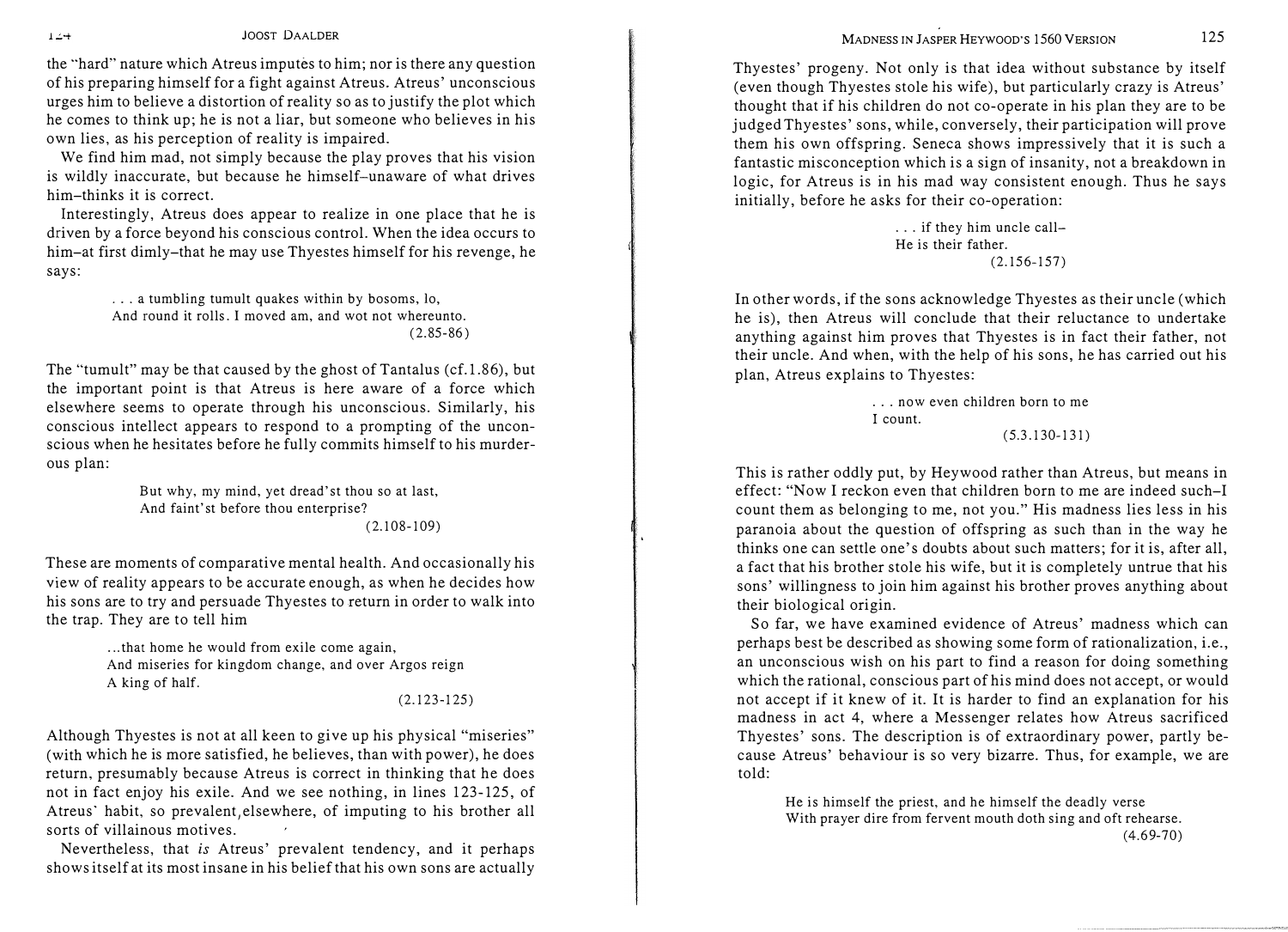MADNESS IN JASPER HEYWOOD'S 1560 VERSION 127

Yet more sick and sickening is the picture of his painstaking attempt to determine the future from the entrails of his victims, Thyestes' sons:

From bosoms yet alive outdrawn the trembling bowels shake, The veins yet breathe, the fearful heart doth yet both pant and quake: But he the strings doth turn in hand and destinies behold, And of the guts the signs each one doth view not fully cold.

(4.133-136)

The commonplace reaction here would be one of horror at the thought that Atreus shows no feeling for the children he has just killed-a sense intensified for us by the fact that they appear to be still partly alive. But, while this response is legitimate, the more startling effect is that of Atreus' insanity: the punctilious care with which he uses the bodies for a purpose which to us seems wholly inappropriate, and not just from a moral point of view. We, in contrast to Atreus, realize that his "reading" of the entrails is outrageously abnormal because even from his own perspective it makes no sense: he is not interested in what his victims might reveal to him about things to come, but only in killing them and feeding them to Thyestes.

It is very difficult to decide what Seneca had in mind in presenting to us this extraordinary incident. One is tempted to think that he wished to imply that Atreus is unconsciously horrified by his deed and tries to justify it by turning it into something very different and seemingly more respectable. But although Seneca's intention may well be in this direction, we are not given a specific enough hint to warrant so firm a conclusion. Rather, our sense of Atreus' utter insanity here arises from the fact that there appears to be such a huge discrepancy between his real intention and the conviction with which he does something very different which obviously he feels deserves his utmost attention. Psychologically, then, the main effect is one of a person who appears to believe completely in a task which we know to be quite incongruous from his and our point of view, while yet we do not understand to what his absorption is due. The absence of a clearly implied reason for his conduct makes the picture of Atreus' insanity here the more potent; and it strikes one as convincing because it fits in with the play's general presentation of him as a person who passionately believes in the justice and correctness of his mistaken views and actions. Seneca's picture of insanity seems true universally and eternally, and as such is psychologically persuasive even if we do not quite know what underlies Atreus' study of his victims' entrails, and\_feel that it does not help us to remember the fury and Tantalus' ghost.

It is interesting and illuminating to pay some attention to the character of Thyestes. In contrast to Atreus, Thyestes is not insane, but he is quite complex and fallible. He is not a model of wise behaviour, but from his

faults we can learn what to avoid, as fellow human beings, while Atreus is too extreme for us to recognize much of ourselves in him-which is not to deny that people like Atreus exist, and that most of us probably at some time or other exhibit some such pathology as his.

Thyestes is like many of us in trying hard to do what is good for him, but finding it difficult to eschew what is not. When we first see him in 3.1, he is human enough to acknowledge that he has missed "The touch of soil where born I was" (3. 1.3). But he attempts to persuade himself that the world of court is unreliable, through Atreus' presence and its materialism and power. He tells us that the "mishaps" (3.1.13) of his banishment have been more compatible with happiness, and he argues against his son Phylisthenes who attempts to convince him that his distaste for the courtly life is mistaken.

But Thyestes fails to act on his convictions, and it soon becomes obvious that, although his simple life as a countryman was indeed better for him, his praise of it rests in part on a vain attempt to persuade himself of its superiority, in other words on a rationalization. He does not really know his own urges well, but unlike Atreus he tries to understand himself, and his yielding to Atreus' tempting offer of a regal crown in 3.2 is a sign of weakness rather than mental confusion; it is moreover only the crown which Thyestes accepts, not worldly power. He does display an astonishing naïveté. Although in 3.1 he showed himself properly suspicious of Atreus, he is soon swayed by the latter's presence and a deceitful speech, so that in 3.2.24 he says, "I grant the .<br>1 fault was mine in every part." But the most revealing presentation of Thyestes is offered in 5.2. At this stage he has eaten his sons, unknowingly, and that fact accentuates for us the ironic contrast between his cheerfulness and the reality of which he is unaware. There is, mdeed, a touch of pathos in the way he tries to convince himself that he is now happier than when he was banished:

> O beaten bosoms, dull'd so long with woe, Lay down your cares, at length your griefs relent; Let sorrow pass, and all your dread let go, And fellow eke of fearful banishment, Sad poverty.

 $(5.2.1-5)$ 

Yet Thyestes is, again, rationalizing. Seneca indicates to us that the tendency is a common one, but the difference with Atreus is that \_ Thy estes is capable of changing his rationalizations quite easily. He is as ready now to try and believe that life at court will make him happy as he was in 3.1 that his banishment did so. Furthermore, his changeability implies that an alternative view is never far away, so that he does not run the risk of a seriously and permanently distorted view of reality